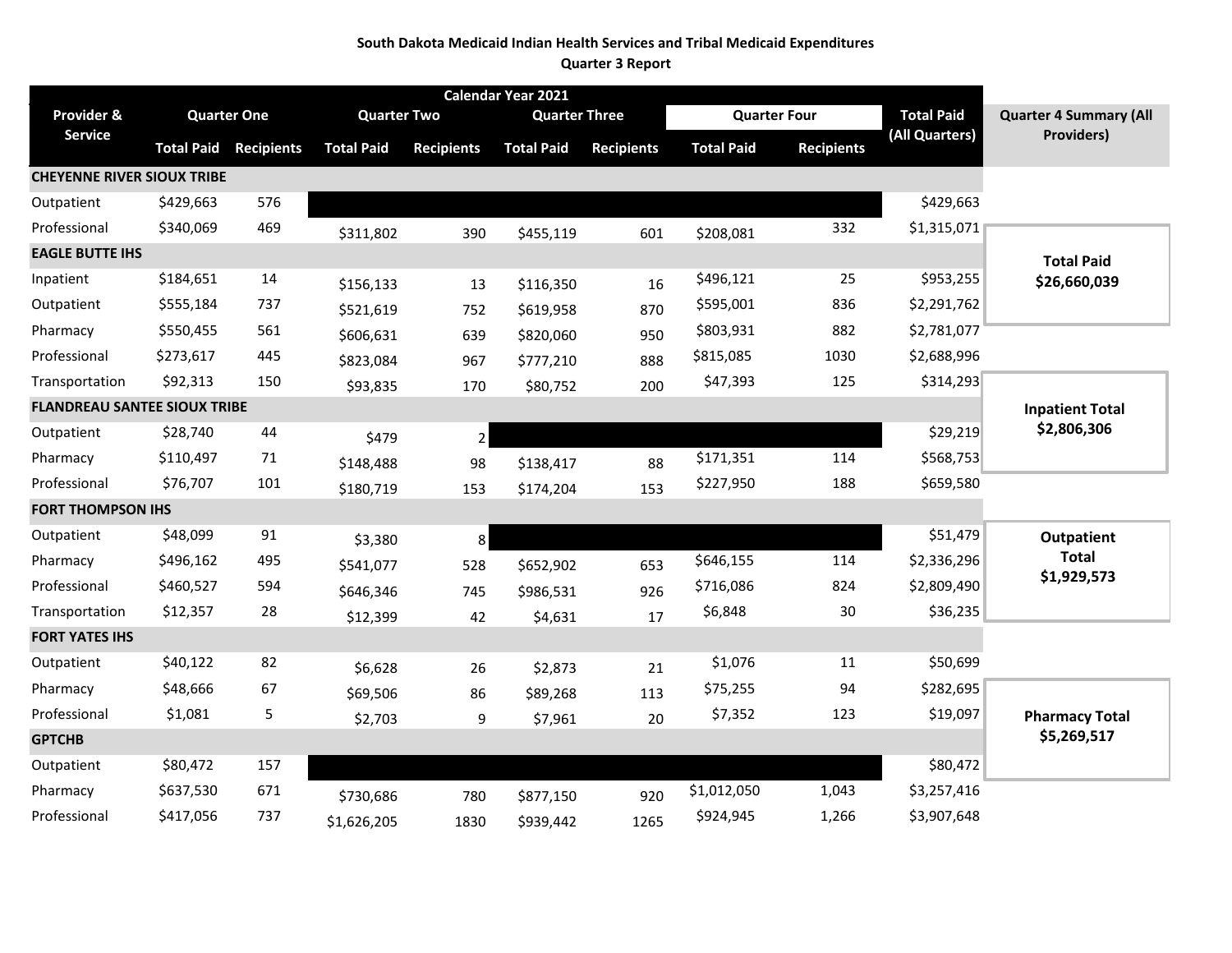### **South Dakota Medicaid Indian Health Services and Tribal Medicaid Expenditures**

**Quarter 3 Report**

| Calendar Year 2021             |                    |                   |                    |                   |                      |                   |                     |                   |                   |                              |
|--------------------------------|--------------------|-------------------|--------------------|-------------------|----------------------|-------------------|---------------------|-------------------|-------------------|------------------------------|
| Provider &                     | <b>Quarter One</b> |                   | <b>Quarter Two</b> |                   | <b>Quarter Three</b> |                   | <b>Quarter Four</b> |                   | <b>Total Paid</b> |                              |
| <b>Service</b>                 | <b>Total Paid</b>  | <b>Recipients</b> | <b>Total Paid</b>  | <b>Recipients</b> | <b>Total Paid</b>    | <b>Recipients</b> | <b>Total Paid</b>   | <b>Recipients</b> | (All Quarters)    |                              |
| <b>KYLE HEALTH CENTER</b>      |                    |                   |                    |                   |                      |                   |                     |                   |                   | <b>Professional Total</b>    |
| Pharmacy                       | \$439,036          | 439               | \$523,793          | 552               | \$514,961            | 594               | \$514,462           | 580               | \$1,992,252       | \$8,175,689                  |
| <b>LOWER BRULE SIOUX TRIBE</b> |                    |                   |                    |                   |                      |                   |                     |                   |                   |                              |
| Professional                   |                    |                   | \$21,620           | 16                | \$32,697             | 16                | \$14,532            | 11                | \$68,849          |                              |
| Transportation                 | \$19,745           | 56                | \$7,823            | 30                | \$10,048             | 23                | \$12,091            | 50                | \$49,707          |                              |
| <b>MCLAUGHLIN IHS</b>          |                    |                   |                    |                   |                      |                   |                     |                   |                   |                              |
| Outpatient                     | \$6,628            | 25                | \$4,659            | 14                | \$354                | 12                | \$274               | 9                 | \$11,915          |                              |
| Pharmacy                       | \$260,896          | 257               | \$284,645          | 272               | \$333,672            | 331               | \$383,400           | 423               | \$1,262,613       | <b>Assisted Living Total</b> |
| Professional                   | \$123,131          | 206               | \$126,656          | 221               | \$283,831            | 350               | \$215,613           | 356               | \$749,231         | \$0                          |
| <b>MEDICINE WHEEL VILLAGE</b>  |                    |                   |                    |                   |                      |                   |                     |                   |                   |                              |
| <b>Assisted Living</b>         | \$30,473           | 4                 | \$15,483           | 4                 | \$6,809              | 3                 |                     |                   | \$52,765          |                              |
| <b>Nursing Facility</b>        | \$1,222,147        | 26                | \$1,140,954        | 23                | \$1,207,805          | 23                | \$1,461,673         | 23                | \$5,032,579       |                              |
| <b>OGALAL SIOUX TRIBE</b>      |                    |                   |                    |                   |                      |                   |                     |                   |                   |                              |
| Professional                   | \$214,396          | 197               | \$82,241           | 120               | \$466,062            | 286               | \$245,487           | 177               | \$1,008,186       |                              |
| Transportation                 | \$167,789          | 465               | \$167,601          | 429               | \$83,436             | 264               | \$45,616            | 147               | \$464,442         | <b>LTC Total</b>             |
| <b>LOWER BRULE IHS</b>         |                    |                   |                    |                   |                      |                   |                     |                   |                   | \$2,637,756                  |
| Outpatient                     | \$92,447           | 140               | \$78,556           | 120               |                      |                   |                     |                   | \$171,003         |                              |
| Pharmacy                       | \$204,126          | 207               | \$281,737          | 303               | \$321,261            | 339               | \$279,222           | \$300             | \$1,086,346       |                              |
| Professional                   | \$9593             | 50                | \$34,583           | 87                | \$10,444             | 51                | \$157,205           | \$180             | \$211,825         |                              |
| <b>PINE RIDGE IHS</b>          |                    |                   |                    |                   |                      |                   |                     |                   |                   |                              |
| Inpatient                      | \$2,661,689        | 246               | \$1,668,207        | 127               | \$974,011            | 108               | \$1,969,376         | 135               | \$7,273,283       | <b>Transportation</b>        |
| Outpatient                     | \$2,230,434        | 2679              | \$1,001,373        | 1739              | \$958,384            | 1584              | \$785,676           | 1,373             | \$4,975,867       | <b>Total</b>                 |
| Pharmacy                       | \$1,629,368        | 1529              | \$2,006,195        | 2011              | \$2,237,858          | 2231              | \$2,340,077         | 2,304             | \$8,213,498       | \$314,339                    |
| Professional                   | \$290,174          | 1040              | \$2,334,941        | 3083              | \$4,042,188          | 4497              | \$3,572,509         | 4,426             | \$10,239,812      |                              |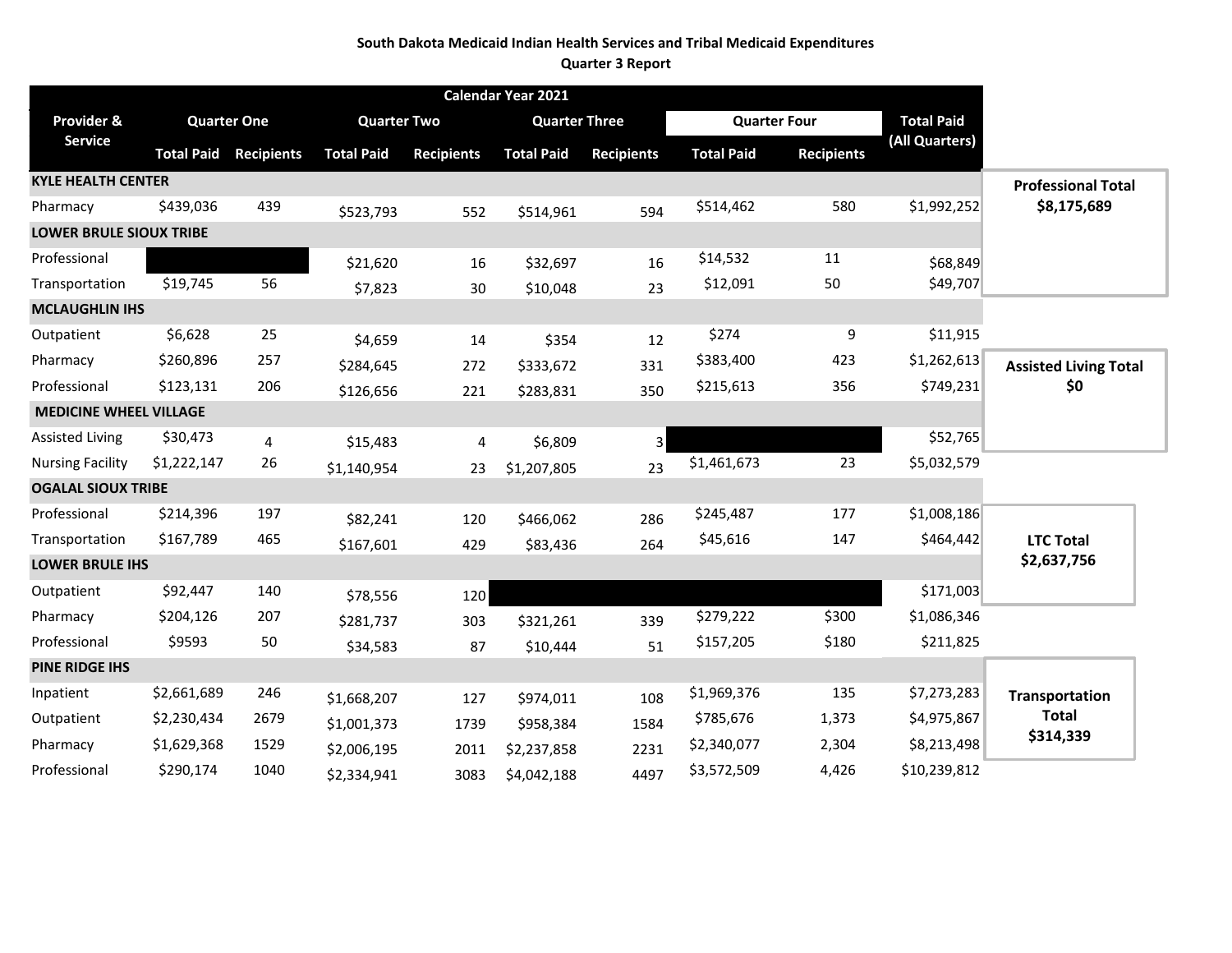#### **South Dakota Medicaid Indian Health Services and Tribal Medicaid Expenditures**

**Quarter 3 Report**

|                                   |                   |                    |                    |                   | Calendar Year 2021   |                   |                     |                   |                   |
|-----------------------------------|-------------------|--------------------|--------------------|-------------------|----------------------|-------------------|---------------------|-------------------|-------------------|
| Provider &                        |                   | <b>Quarter One</b> | <b>Quarter Two</b> |                   | <b>Quarter Three</b> |                   | <b>Quarter Four</b> |                   | <b>Total Paid</b> |
| <b>Service</b>                    | <b>Total Paid</b> | <b>Recipients</b>  | <b>Total Paid</b>  | <b>Recipients</b> | <b>Total Paid</b>    | <b>Recipients</b> | <b>Total Paid</b>   | <b>Recipients</b> | (All Quarters)    |
| <b>RAPID CITY IHS</b>             |                   |                    |                    |                   |                      |                   |                     |                   |                   |
| Outpatient                        | \$10,538          | 23                 | \$958              | 3                 |                      |                   |                     |                   | \$11,496          |
| Pharmacy                          | \$260,058         | 232                |                    |                   |                      |                   | \$197,739           | 202               | \$457,797         |
| Professional                      | \$62,197          | 213                | \$243,484          | 451               | \$236,307            | 436               | \$244,311           | 450               | \$786,299         |
| <b>ROSEBUD HEALTH CARE SYSTEM</b> |                   |                    |                    |                   |                      |                   |                     |                   |                   |
| <b>Nursing Facility</b>           | \$762,865         | 31                 | \$743,704          | 29                | \$882,717            | 31                | \$1,176,083         | 35                | \$3,565,369       |
| <b>ROSEBUD IHS</b>                |                   |                    |                    |                   |                      |                   |                     |                   |                   |
| Inpatient                         | \$171,015         | 18                 | \$350,031          | 35                | \$433,573            | 29                | \$340,809           | 27                | \$1,295,428       |
| Outpatient                        | \$1,029,900       | 1433               | \$391,736          | 708               | \$667,234            | 1080              | \$544,833           | 938               | \$2,633,703       |
| Pharmacy                          | \$1,081,870       | 1018               | \$1,210,627        | 1223              | \$1,436,767          | 1460              | \$1,304,737         | 1,281             | \$5,034,001       |
| Professional                      | \$306,786         | 770                | \$981,198          | 1334              | \$1,932,312          | 2126              | \$1,412,563         | 1,836             | \$4,632,859       |
| <b>ROSEBUD SIOUX TRIBE</b>        |                   |                    |                    |                   |                      |                   |                     |                   |                   |
| Transportation                    | \$172,090         | 389                | \$214,792          | 454               | \$275,214            | 576               | \$202,391           | 436               | \$864,487         |
| <b>WAGNER IHS</b>                 |                   |                    |                    |                   |                      |                   |                     |                   |                   |
| Outpatient                        | \$483,790         | 582                | \$9,580            | 21                |                      |                   |                     |                   | \$493,370         |
| Pharmacy                          | \$360,279         | 312                | \$399,078          | 403               | \$444,257            | 494               | \$361,863           | 401               | \$1,565,477       |
| Professional                      | \$77,086          | 158                | \$571,282          | 624               | \$619,417            | 691               | \$509,561           | 620               | \$1,777,346       |
| Transportation                    |                   |                    | \$10,987           | 46                |                      |                   |                     |                   | \$10,987          |
| <b>WANBLEE IHS</b>                |                   |                    |                    |                   |                      |                   |                     |                   |                   |
| Outpatient                        | \$69,759          | 141                | \$50,532           | 107               | \$7,876              | 30                | \$2,713             | 17                | \$130,880         |
| Pharmacy                          | \$221,151         | 211                | \$270,399          | 266               | \$271,557            | 322               | \$279,665           | 310               | \$1,042,772       |
| Professional                      | \$150,632         | 237                | \$149,081          | 284               | \$265,629            | 419               | \$354,350           | 490               | \$919,692         |
| <b>WOODROW WILSON KEEBLE IHS</b>  |                   |                    |                    |                   |                      |                   |                     |                   |                   |
| Outpatient                        | \$318,643         | 398                | \$2,678            | 4                 |                      |                   |                     |                   | \$321,321         |
| Pharmacy                          | \$366,971         | 339                | \$436,179          | 414               | \$468,448            | 453               | \$449,476           | \$449             | \$1,721,074       |
| Professional                      | \$198,525         | 380                | \$610,100          | 757               | \$617,221            | 756               | \$527,052           | \$689             | \$1,952,898       |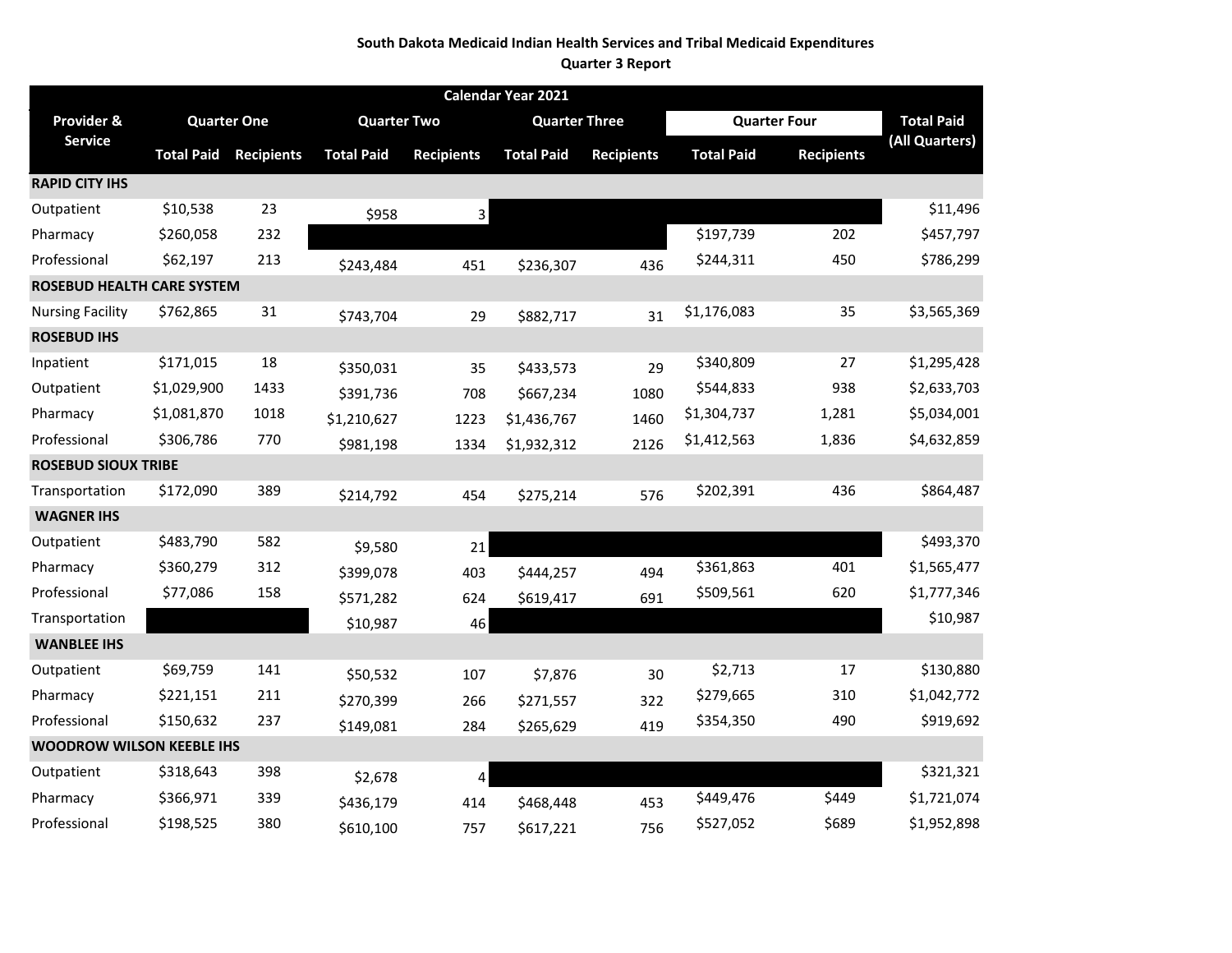## **Medicaid Non-Emergency Medical Transportation (NEMT) Expenditures 10/01/2021 - 12/31/2021 As Of 01/03/2022**

|                                                | <b>Cheyenne River Sioux Tribe</b> |                   |                   |
|------------------------------------------------|-----------------------------------|-------------------|-------------------|
| <b>Name of Provider</b>                        | City                              | <b>Total Paid</b> | * # of Recipients |
| CHEYENNE RIVER SUPPORT SERVICES                | <b>EAGLE BUTTE</b>                | \$4,394.58        | 95                |
| <b>TAKINI SCHOOL</b>                           | <b>HOWES</b>                      | \$0.00            | $\mathbf 0$       |
| <b>Tribal Totals</b>                           |                                   | \$4,394.58        | 95                |
|                                                | <b>Crow Creek Sioux Tribe</b>     |                   |                   |
| <b>Name of Provider</b>                        | City                              | <b>Total Paid</b> | # of Recipients   |
| <b>CROW CREEK TRIBAL HEALTH</b>                | FT THOMPSON                       | \$0.00            | 0                 |
| <b>CROW CREEK SIOUX TRIBE - FINANCE OFFICE</b> | FT THOMPSON                       | \$0.00            | $\mathbf 0$       |
| CROW CREEK DISTRICT BUSINESS COMMITTEE         | PUKWANA                           | \$0.00            | 0                 |
| <b>Tribal Totals</b>                           |                                   | \$0.00            | 0                 |
|                                                | <b>Lower Brule Sioux Tribe</b>    |                   |                   |
| <b>Name of Provider</b>                        | City                              | ** Total Paid     | *# of Recipients  |
| <b>OKIYA FUND</b>                              | <b>LOWER BRULE</b>                | \$0.00            | 0                 |
| <b>Tribal Totals</b>                           |                                   | \$0.00            | 0                 |
|                                                | <b>Oglala Sioux Tribe</b>         |                   |                   |
| <b>Name of Provider</b>                        | City                              | <b>Total Paid</b> | # of Recipients   |
| <b>PASS CREEK DISTRICT</b>                     | <b>ALLEN</b>                      | \$0.00            | 0                 |
| OGLALA LAKOTA COUNTY SCHOOL DISTRICT           | <b>BATESLAND</b>                  | \$0.00            | $\mathbf 0$       |
| LAST CHILD SUNDANCE ASSN.                      | KYLE                              | \$0.00            | $\mathbf 0$       |
| <b>MEDICINE ROOT DISTRICT</b>                  | <b>KYLE</b>                       | \$2,577.76        | 13                |
| WOUNDED KNEE DISTRICT                          | MANDERSON                         | \$0.00            | 0                 |
| WOUNDED KNEE DISTRICT SCHOOL                   | <b>MANDERSON</b>                  | \$0.00            | $\mathbf 0$       |
| LACREEK DISTRICT CAP OFFICE                    | <b>MARTIN</b>                     | \$0.00            | 0                 |
| <b>LONEMAN SCHOOL</b>                          | <b>OGLALA</b>                     | \$0.00            | $\mathbf 0$       |
| OGLALA DISTRICT SERVICE CENTER                 | <b>OGLALA</b>                     | \$900.80          | 8                 |
| LAKOTA OYATE WAKANYEJA OWICAKIYAPI             | PINE RIDGE                        | \$0.00            | $\mathbf 0$       |
| OGLALA SIOUX TRIBE                             | PINE RIDGE                        | \$33,576.44       | 182               |
| OGLALA SIOUX TRIBE - HEALTH ADMIN              | PINE RIDGE                        | \$0.00            | $\mathbf 0$       |
| OST CSBG                                       | PINE RIDGE                        | \$0.00            | 0                 |
| PINE RIDGE VILLAGE DISTRICT                    | PINE RIDGE                        | \$0.00            | $\mathbf 0$       |
| WAKPAMNI DISTRICT SERVICE CENTER               | PINE RIDGE                        | \$0.00            | 0                 |
| OGLALA SIOUX TRIBE - ENERGY & HOUSING          | PINE RIDGE                        | \$0.00            | 0                 |
| PORCUPINE DISTRICT                             | <b>PORCUPINE</b>                  | \$1,877.60        | 10                |
| PORCUPINE SCHOOL                               | <b>PORCUPINE</b>                  | \$0.00            | 0                 |
| CRAZY HORSE SPEC ED DEPT                       | WANBLEE                           | \$0.00            | 0                 |
| <b>EAGLE NEST DISTRICT</b>                     | WANBLEE                           | \$196.80          | 7                 |
| HORSE CREEK COMMUNITY                          | WHITE RIVER                       | \$0.00            | 0                 |
| WOUNDED KNEE COMMUNITY                         | WOUNDED KNEE                      | \$0.00            | $\mathbf 0$       |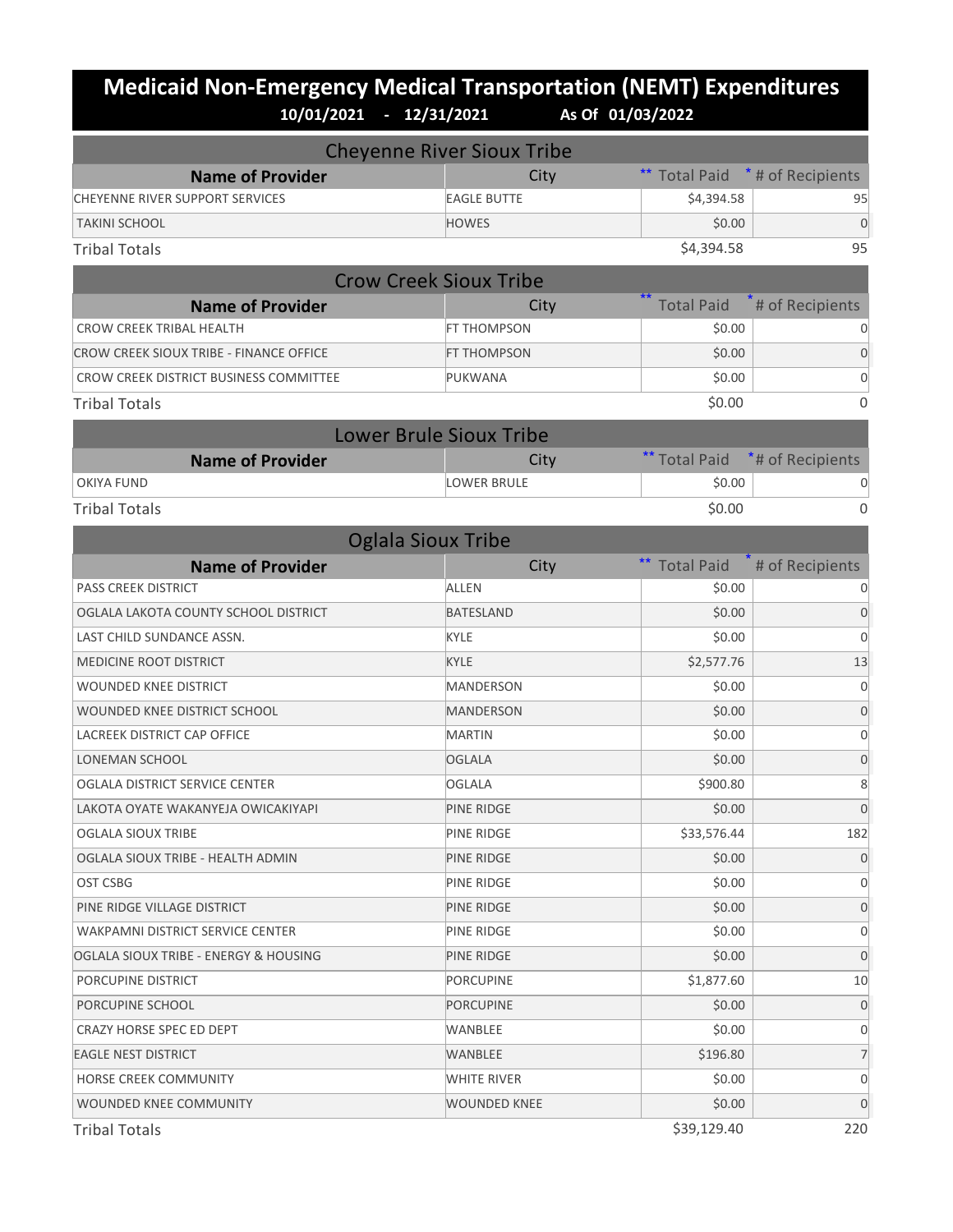## **Medicaid Non-Emergency Medical Transportation (NEMT) Expenditures 10/01/2021 - 12/31/2021 As Of 01/03/2022**

| <b>Rosebud Sioux Tribe</b>                 |                   |                      |                  |  |  |  |
|--------------------------------------------|-------------------|----------------------|------------------|--|--|--|
| <b>Name of Provider</b>                    | City              | <b>** Total Paid</b> | *# of Recipients |  |  |  |
| <b>ANTELOPE COMMUNITY</b>                  | <b>MISSION</b>    | \$0.00               | 0                |  |  |  |
| SGU TIWAHE GLU KINI PI                     | <b>MISSION</b>    | \$0.00               | $\Omega$         |  |  |  |
| SICANGU CHILD AND FAMILY SERVICES          | <b>MISSION</b>    | \$0.00               | $\Omega$         |  |  |  |
| SINTE GLESKA UNIVERSITY TIWAHE GLU KINI PI | <b>MISSION</b>    | \$0.00               | $\Omega$         |  |  |  |
| SPOTTED TAIL CHILDREN'S HOME               | <b>MISSION</b>    | \$0.00               | $\Omega$         |  |  |  |
| <b>BLACK PIPE COMMUNITY</b>                | <b>NORRIS</b>     | \$0.00               | $\Omega$         |  |  |  |
| <b>PARMELEE COMMUNITY</b>                  | <b>PARMELEE</b>   | \$0.00               | $\Omega$         |  |  |  |
| ROSEBUD SIOUX TRIBE - COMMUNITY SERVICES   | <b>ROSEBUD</b>    | \$34,102.80          | 257              |  |  |  |
| ROSEBUD SIOUX TRIBE - EDUCATION DEPT       | <b>ROSEBUD</b>    | \$3,632.46           | 14               |  |  |  |
| ROSEBUD SIOUX TRIBE HEAD START PROGRAM     | <b>ROSEBUD</b>    | \$0.00               | $\Omega$         |  |  |  |
| SINTE GLESKA OYATE TRANSPORTATION          | ROSEBUD           | \$0.00               | $\Omega$         |  |  |  |
| SAINT FRANCIS INDIAN SCHOOL                | <b>ST FRANCIS</b> | \$0.00               | $\Omega$         |  |  |  |
| <b>Tribal Totals</b>                       |                   | \$37,735.26          | 271              |  |  |  |

| <b>Sisseton Wahpeton Oyate</b>      |                       |               |                 |  |  |  |
|-------------------------------------|-----------------------|---------------|-----------------|--|--|--|
| <b>Name of Provider</b>             | City                  | ** Total Paid | # of Recipients |  |  |  |
| <b>BIG COULEE DISTRICT</b>          | <b>AGENCY VILLAGE</b> | \$0.00        |                 |  |  |  |
| <b>BUFFALO LAKE DISTRICT</b>        | <b>AGENCY VILLAGE</b> | \$0.00        |                 |  |  |  |
| <b>EARLY CHILDHOOD INTERVENTION</b> | <b>AGENCY VILLAGE</b> | \$0.00        |                 |  |  |  |
| OLD AGENCY DISTRICT                 | <b>AGENCY VILLAGE</b> | \$0.00        |                 |  |  |  |
| SWO ELDERLY AFFAIRS PROGRAM         | <b>AGENCY VILLAGE</b> | \$0.00        |                 |  |  |  |
| <b>LAKE TRAVERSE DISTRICT</b>       | <b>SISSETON</b>       | \$0.00        | $\Omega$        |  |  |  |
| <b>Tribal Totals</b>                |                       | \$0.00        | 0               |  |  |  |

| <b>Standing Rock Sioux Tribe</b>           |                   |        |                                            |  |  |  |
|--------------------------------------------|-------------------|--------|--------------------------------------------|--|--|--|
| <b>Name of Provider</b>                    | City              |        | ** Total Paid <sup>*</sup> # of Recipients |  |  |  |
| <b>BEAR SOLDIER DISTRICT</b>               |                   | \$0.00 | <sup>0</sup>                               |  |  |  |
| ROCK CREEK GRANT SCHOOL                    | <b>BULLHEAD</b>   | \$0.00 | O                                          |  |  |  |
| STANDING ROCK EARLY CHILDHOOD              | <b>FORT YATES</b> | \$0.00 | $\Omega$                                   |  |  |  |
| STANDING ROCK SIOUX TRIBE - 0-5 HEAD START | <b>FT YATES</b>   | \$0.00 | U                                          |  |  |  |
| STANDING ROCK SIOUX TRIBE - HEALTH         | <b>FT YATES</b>   | \$0.00 | $\Omega$                                   |  |  |  |
| <b>Tribal Totals</b>                       |                   | \$0.00 | $\Omega$                                   |  |  |  |

| <b>Yankton Sioux tribe</b>      |               |                            |                 |  |  |
|---------------------------------|---------------|----------------------------|-----------------|--|--|
| <b>Name of Provider</b>         | City          | $***$<br><b>Total Paid</b> | # of Recipients |  |  |
| <b>ST PAUL'S CHURCH</b>         | <b>MARTY</b>  | \$0.00                     | 0               |  |  |
| SOUTH CENTRAL CHILD DEVELOPMENT | <b>WAGNER</b> | \$0.00                     | $\Omega$        |  |  |
| YANKTON SIOUX TRIBE             | WAGNER        | \$0.00                     | 0               |  |  |
| YANKTON SIOUX TRIBE             | <b>WAGNER</b> | \$0.00                     | $\Omega$        |  |  |
| <b>Tribal Totals</b>            |               | \$0.00                     | 0               |  |  |